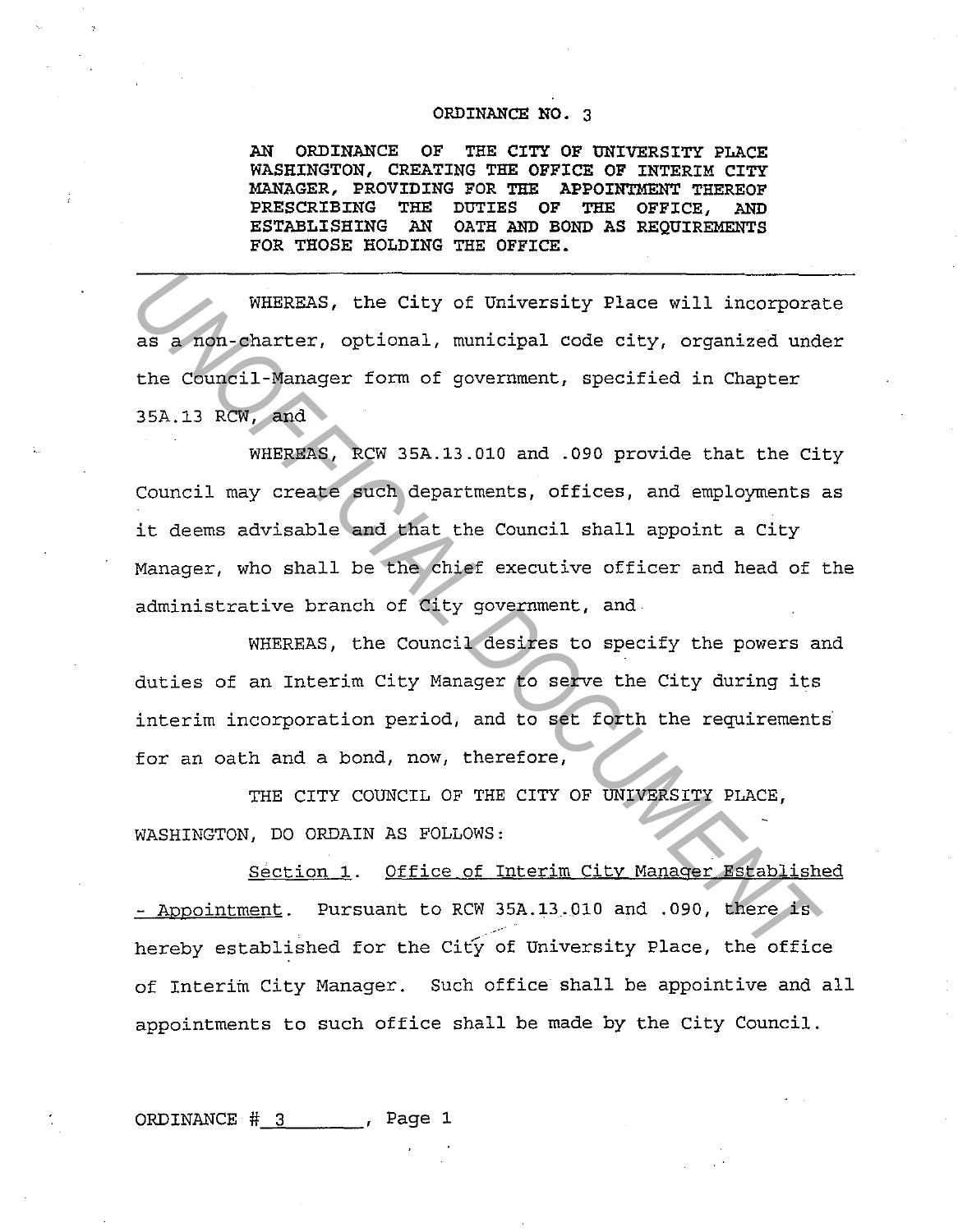## Section 2. Duties of Interim City Manager. The Interim City Manager shall be the chief executive officer and head of the administrative branch of the City government. The Interim City Manager shall be responsible to the Council for the proper administration of all affairs of the City. The Interim City Manager shall have all of the powers, and shall perform each and all of the duties specified by, Chapter 35A.13 RCW, together with any other duties or authority which may be conferred upon such office by the City Council or by the laws of the State of Washington pertaining to City Managers, or the ordinances of the City, as they now exist or may hereafter be amended.

Section 3. Bond and Oath Required. Before entering upon the duties of his or her office, the Interim City Manager shall take an oath or affirmation for the faithful performance of his or her duties, and shall execute and file, with the Clerk of the Council, a bond in favor of the City in the amount of fifty thousand dollars (\$50,000) or such other amount as may be set from time to time by the City Council. The bond may be either an individual bond covering the Interim City Manager or a blanket fidelity bond covering all City officers who are required to post a bond as a'condition of their office. The premium on such bond shall be paid by the City. proper amunistration or all attairs of the City. The internet<br>City Manager shall have all of the powers, and shall perform e<br>and all of the duties specified by, Chapter 35A.13 RCW, togeth<br>with any other duties or authority

Section  $4.$  Severability. If any section, sentence, clause or phrase of this ordinance should be held to be invalid or unconstitutional by a court of competent jurisdiction, such invalidity or unconstitutionality shall not affect the validity

ORDINANCE  $#_3$ , Page 2